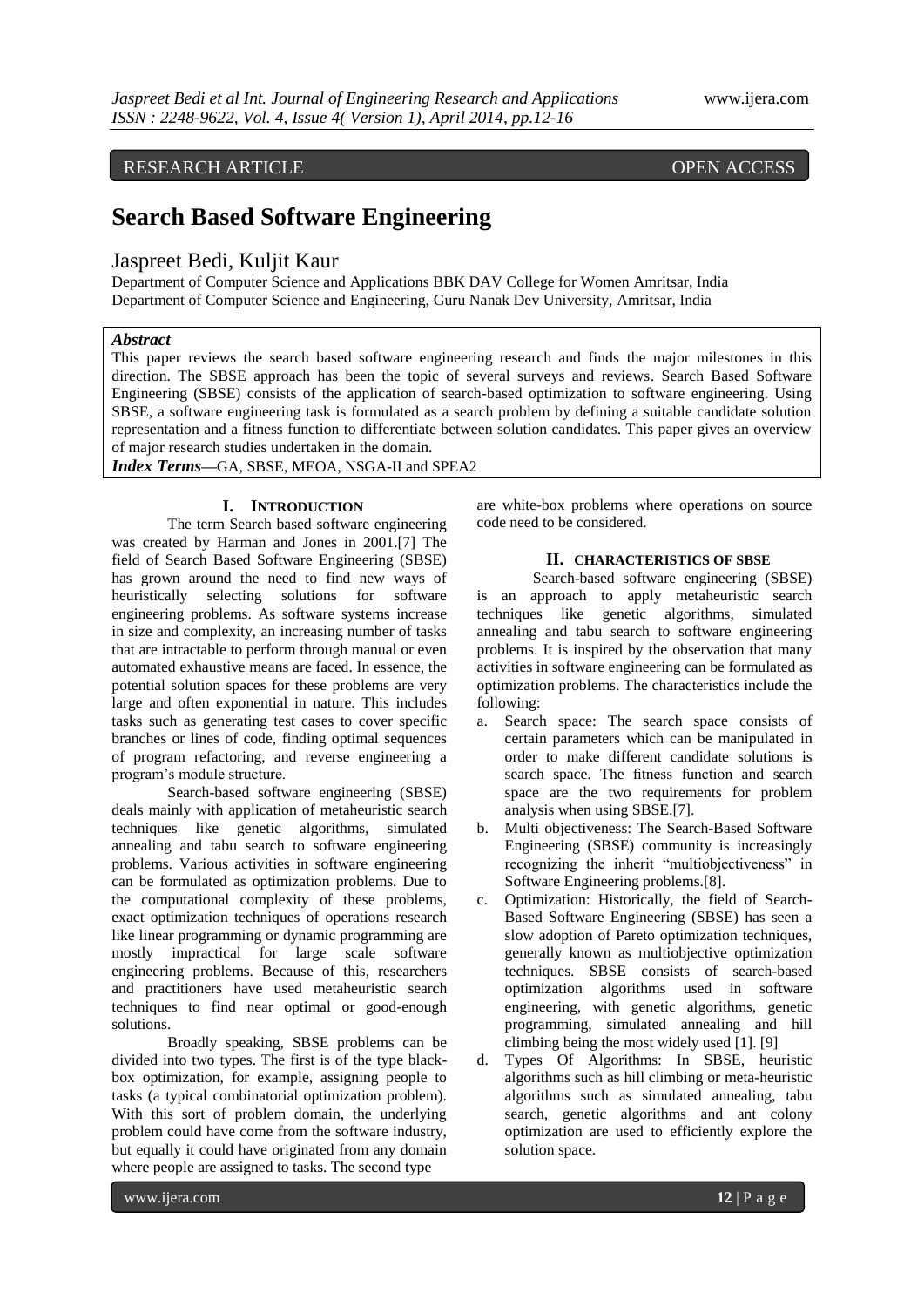e. Fitness Function: The problem analysis is guided by a fitness function in search space which is a measure of the quality of an individual solution. The idea is to converge on a solution that may not be optimal but that is good enough.

SBSE has been rapidly growing in its presence in the software engineering literature. According to the online SBSE repository [1] the annual number of publications in SBSE more than doubled between 2006 and 2010(from 60 to almost160). This jump in the use of SBSE is an exciting development as per authors and the stochastic nature of these algorithms means that individual runs of an algorithm may not be indicative of its effectiveness. In order to obtain reliable data and to be able to extrapolate results to valid and meaningful conclusions, it is essential to create carefully designed empirical evaluations. This involves intelligent choice of fitness function.

#### **III. MAJOR MILESTONES**

Mark Harman and bryan f. jones put forward basic introduction of concept.[1] while S. Kanmani and P. Maragathavalli [2]in search-based software test data generation using evolutionary testing techniques compared effectiveness of GA-based testing system with a Random testing system. They concluded that for simple programs both testing systems work fine but as the complexity of the program or the complexity of input domain grows, GA-based testing system significantly outperforms Random testing.

Mark Harman King's College London Strand in [3] concluded set of open problems, challenges and areas for future work while in second paper Mark Harman and Afshin Mansouri in [4] showed how SBSE can be used to help predict the performance characteristics of component-based system assemblies. The approach uses SBSE to build models using genetic programming, from which a behavioral model is formed. A combination of dynamic and static analysis is used to generate the required input for genetic programming.

Mark Harman and Afshin Mansouri, in [6] suggested that Software engineering is ideal for the application of meta heuristic search techniques. Goran Mauša et el. in article [7] presented an overview of search based software engineering (SBSE) and software defect prediction areas.

Abdel Salam Sayyad Hany Ammar [8] concluded that the SBSE field has seen a trend of adopting the Multiobjective Evolutionary Optimization Algorithms (MEOAs) that are widely used in other fields (such as NSGA-II and SPEA2) without much scrutiny into the reason why one

algorithm should be preferred over the others. They also found that the majority of published work only tackled two-objective problems (or formulations of problems), leaving much to be desired in terms of exploiting the power of MEOAs to discover solutions to intractable problems characterized by many tradeoffs and complex constraints. MelÓCinnéide and MyraB.Cohen in [9] concluded only introduction.

Gordon Fraser Saarland and Saarbr¨ucken in [10] presented report of the results of a large empirical analysis carried out on 20 Java projects (for a total of 1,752 public classes). Their experiments showed with strong statistical confidence that even for a testing tool that is already able to achieve high coverage, the use of appropriate seeding strategies can further improve performance. Abdel Salam Sayyad Tim Menzies Hany Ammar in [11] concluded that we need to change our methods for search based software engineering, particularly when studying complex decision spaces.

Jeremy S. Bradbury, David Kelk and Mark Green in [12] suggested open problems that may benefit from combining Search-Based Software Engineering (SBSE) techniques and software model checking. Márcio de Oliveira Barros Arilo Claudio Dias Neto in [13] discussed the threats to validity along with list of full papers published in the editions 2009 and 2010 of SBSE, a proposal of questionnaire to assess the proposed threats was included. They conducted an analysis of 23 SBSE papers using the proposed questionnaire and concluded that while conclusion threats are well addressed by current papers, the assessment of internal, external, and construct threats can be severely improved.

G. Mauša T. Galinac Grbac , B. Dalbelo Bašić in [14] used fitness function the closest thing to an artifact and optimized artifacts making SBSE. This property makes SBSE very attractive and potentially beneficial field. They concluded that search-based algorithms are attractive in software engineering also due to the fact that the data in software engineering are often inaccurate, over dispersed and incomplete, making some traditional optimization techniques inappropriate. Software testing exploited the search-based algorithms more than any other software engineering field. They showed the basic requirements and potential application for these algorithms in other optimization or multi-objective problems from various software engineering areas. Besides making use of obviously beneficial algorithms in other unexplored areas, there is also work to be done with the algorithms themselves. The emerging hybrid algorithms show very promising results and offer a potential scope for future research. To sum up, the potential of using SBSE is vast and still needs to be explored more thoroughly. They concluded that unlike other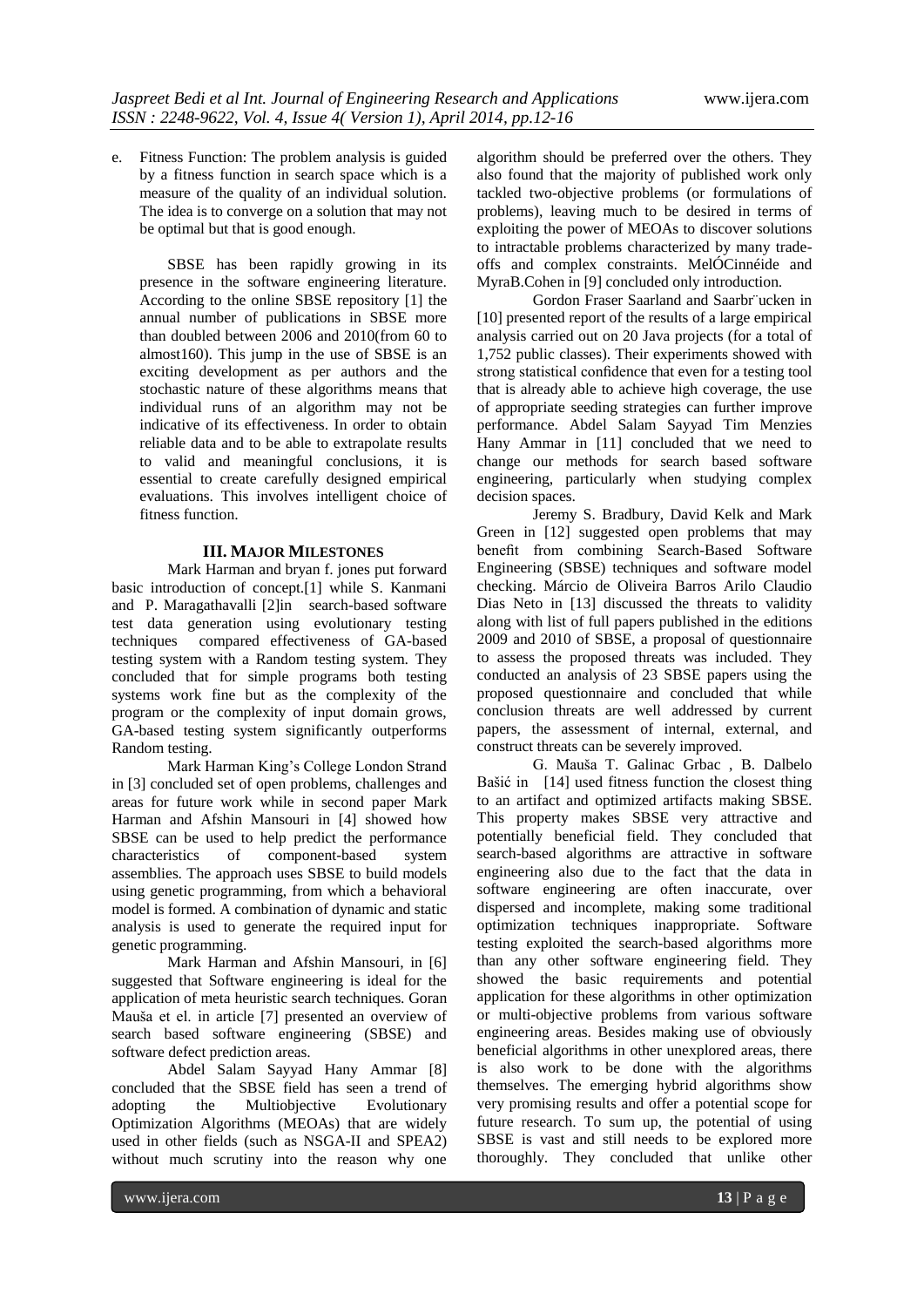engineering disciplines where search-based algorithms found application in, software engineering is the only discipline whose artifacts are solely virtual.

Bogdan Marculescu, Robert Feldt, and Richard Torkar in [15] proposed a search based software testing system designed to allow domain specialists with little software testing expertise to develop test cases for their applications. The value of such systems would be especially relevant for contexts were software testing experts are not available or where domain knowledge is the deciding factor in the success of the testing process. Guanzhou Lu, Rami Bahsoon and Xin Yao [16] carried out a case study to analyze the effectiveness of the proposed method, which is Sampling Hill Climbing (SHC) on a variant of the Next Release Problem (NRP). They found that if the objective function of a software engineering problem is linearly decomposable, it is possible to construct an elementary landscape and apply elementary properties to design a better algorithm for this problem. The experimental results show that SHC incorporated with elementary properties outperforms the initial algorithm. Therefore we could assume that the performance of algorithms for a particular problem could be improved by the application of the elementary landscape analysis. The future work will include exploiting other elementary properties that could be applied to the algorithms, and extending this method to more software engineering problems.

Arash Mehrmand in [17] "A Factorial Experiment on the Scalability of Search-Based Software Testing Master Thesis Software Engineering" reported on results from a factorial experiment, where the performance GA is compared to random testing in automation of software testing. In this experiment, even the process of generating SUTs were automated, which means use of GE to generate sample Java programs. He mentioned "To my knowledge, the presented results we had are not yet reported in the software test data generation area, because of having automatically generated programs, different levels of complexity and different kinds of coverage at the same time".

S. Kanmani & P. Maragathavalli [18] compared thirteen papers. They concluded that almost in all cases, the meta-heuristic search techniques have been implemented for the specific application for e.g., multi-objective NRP, Ajax web applications, triangle classification problem, software clustering problem, project resource allocation, signal generation, buffer overflow problem, network security, safety, R-T tasks and in fault prediction. In most of the combinatorial problems, they have got better results by implementing Evolutionary Algorithms such as GAs, SA, TS, GP and they compared their results with the local search such as RS, HC. The dataset used were

taken from various sources. The main quality parameters considered are branch, path coverage, accuracy and fitness.

Mark Harman, Joachim Wegener [19] conducted experiments on various approaches to search based software engineering. Andrea Arcuri, Per Kristian Lehre and Xin Yao in [20] illustrated how runtime analysis can be applied in SBSE and they advocated its importance. Kiran Lakhotia, Mark Harman, Hamilton Gross[21] in AUSTIN:A tool for Search Based Software Testing for the C Language and its Evaluation on Deployed Automotive Systems developed a tool in C language.

Daniel Rodriguez, Israel Herraiz and Rachel Harrison in "On Software Engineering Repositories and Their Open Problems"[22] discussed the current data repositories that are available for Software Engineering research. They classified them and discussed some common problems faced when extracting information from them. They also discussed data related problems when applying machine learning techniques. Although some of the problems such as outliers or noise had been extensively studied in software engineering, others need further research, in particular, imbalance and data shifting from the machine learning point of view and replicability in general, providing not only the data but also the tools to replicate the empirical work.

Rakesh Roshan, Rabins Porwal and Chandra Mani Sharma in "Review of Search based Techniques in Software Testing" [23] reviewed the recent advancements in field of Search Based Software Testing. They concluded that area spawns an all new domain inning in the arena of modern Software Testing. They suggested that Search Based Software Test has many advantages including reduced efforts and improved reliability over state-of-the-art approaches of Software Testing. Gabriela Ochoa, in [24] described in the article various case studies by applying search methodologies to challenging problems in software engineering. The article also described a recent research initiative: Dynamic Adaptive Automated Software Engineering (DAASE), whose goal is to embed optimisation into deployed software to create self-optimising adaptive systems.

P. Maragathavalli in [25] provided an overview of the Search-Based Software Engineering and the Search-Based Software Testing used in test data generation. Phil McMinn[26] presented a preprint of an article accepted for publication in Software Testing. Verification and Reliability were discussed and results were obtained for various testing areas with many successful experiments undertaken using real-world examples drawn from industry.

Khalid Mahmood , Shahid Kamal , Hamid Masood Khan[27] concluded that search Based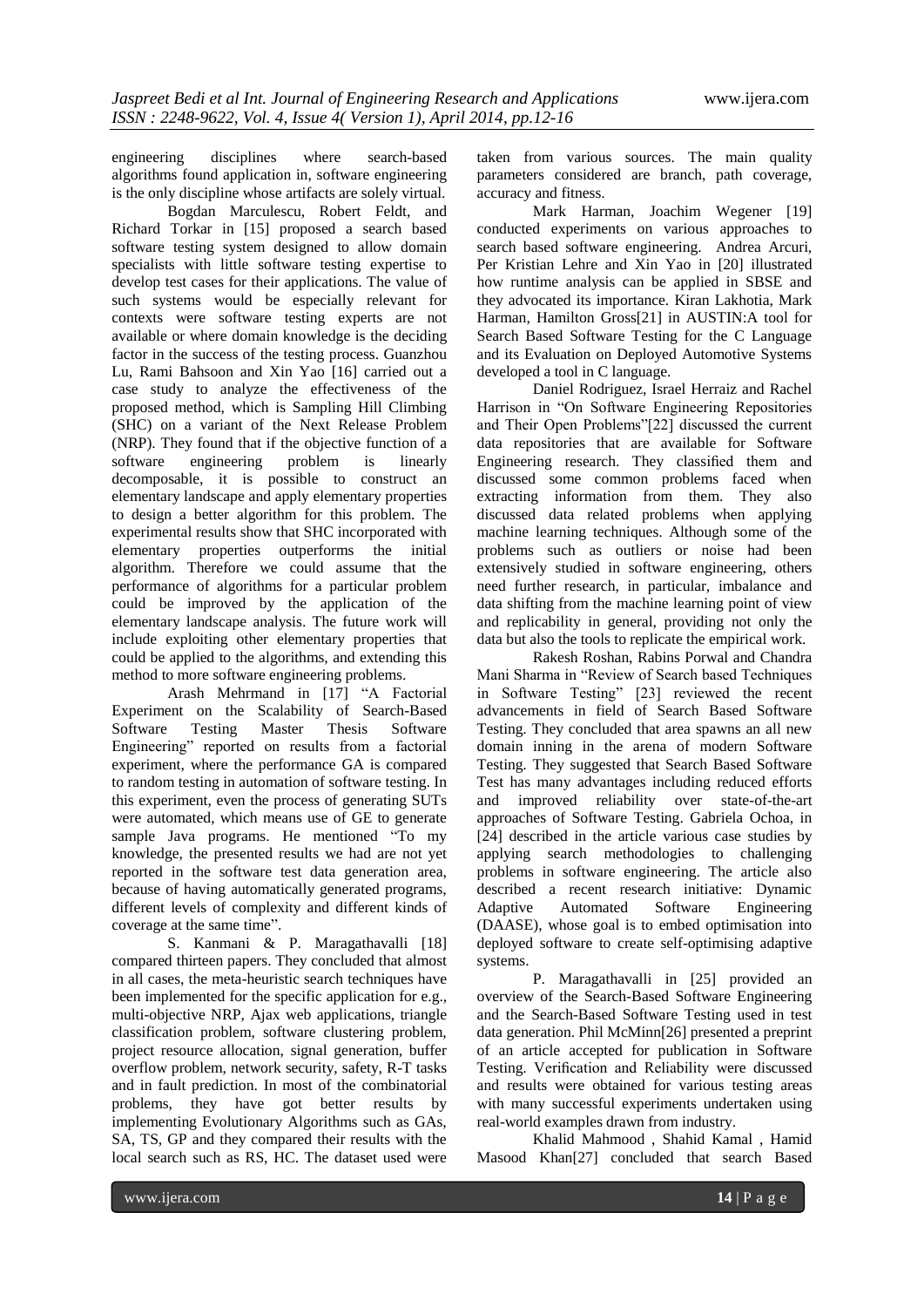Software Engineering (SBSE) is used for finding a near optimal solution for different software activities throughout software development life cycle. They suggested that SBSE has been applied to problems having static nature, but yet not applied to problems having dynamic nature. On the other hand Swarm Particle Intelligence techniques, such as Ant Colony Optimization (ACO) uses ants behavior and structure to find the real world problems, using AI technique to SBSE dynamic search problem will probably find the objective which yet not been achieved. Dynamic Network Routing problem using ACO will yield this objective. Results will be statistically and empirically tested and compared with other competitive studies to validate the research being proposed. Arthur I. Baars, Kiran Lakhotia, Tanja E.J. Vos and Joachim Wegene [28] presented an overview of Search–Based Testing and they discussed some of the open challenges remaining to make search–based techniques applicable to industry as well as the Future Internet.

#### **IV. CONCLUSION**

Survey of the research papers done so far suggests that there is a wide variety of the areas of software engineering which are influenced by SBSE but this is not the exhaustive list instead further research in this direction will be a boon for researchers and academicians

#### **BIBLIOGRAPHY**

- [1] Search Based Test Data Generation Using Evolutionary Testing Techniques, International Journal of Software Engineering (IJSE), Volume (1) : Issue (5) , S. Kanmani , P. Maragathavalli.
- [2] "Search based software engineering", www.elsevier.com/locate/infsof, Mark Harman,bryan f. jones
- [3] "The Current State and Future of Search Based Software Engineering", Future of Software Engineering(FOSE'07) 0-7695-2829-5/07 \$20.00 © 2007,IEEE,Mark Harman King's College London Strand, London,WC2R 2LS United Kingdom
- [4] "Search Based Software Engineering: Introduction to the Special Issue of the IEEE Transactions on Software Engineering", IEEE TRANSACTIONS ON SOFTWARE ENGINEERING, VOL. 36, NO. 6, NOVEMBER/DECEMBER 2010. Mark Harman and Afshin Mansouri.
- [5] "Search based software engineering Software engineering using meta heuristic innovative search algorithms.", Mark Harman and Afshin Mansouri.
- [6] " A Survey on Search-Based Software Design".

SERIES OF PUBLICATIONS DNET PUB LICATIONS D‐ 2009‐ 1, MARCH 2009 O uti Räihä , University of Tampere, Finland.

- [7] "Search Based Software Engineering and Software Defect Prediction", Goran Mauša, mag. ing. el. University of Rijeka - Faculty of Engineering, Vukovarska 58, HR-51000 Rijeka, Croatia.
- [8] Pareto-Optimal Search-Based Software Engineering (POSBSE): A Literature Survey, "Abdel Salam Sayyad Hany Ammar", Lane Department of Computer Science and Electrical Engineering West Virginia University Morgantown, WV, USA 978-1-4673-6437-9/13 2013 IEEE.
- [9] "Introduction to the special issue on search based Software engineering", Springer Science+Business Media New York 2013 MelÓCinnéide ·MyraB.Cohen.
- [10] "The Seed is Strong: Seeding Strategies in Search-Based Software Testing", Gordon Fraser Saarland University – Computer Science Saarbr¨ucken, Germany Andrea Arcuri.
- [11] "On the Value of User Preferences in Search-Based Software Engineering: A Case Study in Software Product Lines" 978-1- 4673-3076-3/13 2013 IEEE, "Abdel Salam Sayyad Tim Menzies Hany Ammar"
- [12] "Effectively using Search-Based Software Engineering Techniques within Model Checking and Its Applications" 978-1-4673- 6284-9/13 2013 IEEE "Jeremy S. Bradbury, David Kelk and Mark Green",
- [13] "Threats to Validity in Search-based Software Engineering Empirical Studies", CENTRO DE CIÊNCIAS EXATAS E TECNOLOGIA," Márcio de Oliveira Barros Arilo Claudio Dias Neto"
- [14] "Overview of search-based optimization algorithms used in software engineering", International Conference on Innovative Technologies, IN-TECH 2012, Rijeka, 26 - 29.09.2012, G. Mauša , T. Galinac Grbac , B. Dalbelo Bašić.
- [15] "A Concept for an Interactive Search-Based Software Testing System", A Concept for an ISBST System, Bogdan Marculescu, Robert Feldt, and Richard Torkar.
- [16] "Applying Elementary Landscape Analysis to Search-Based Software Engineering"," Guanzhou Lu, Rami Bahsoon, Xin Yao".
- [17] A Factorial Experiment on the Scalability of Search-Based Software Testing Master Thesis Software Engineering Thesis Number: MSE-2009:20 June 2009 "Arash Mehrmand"